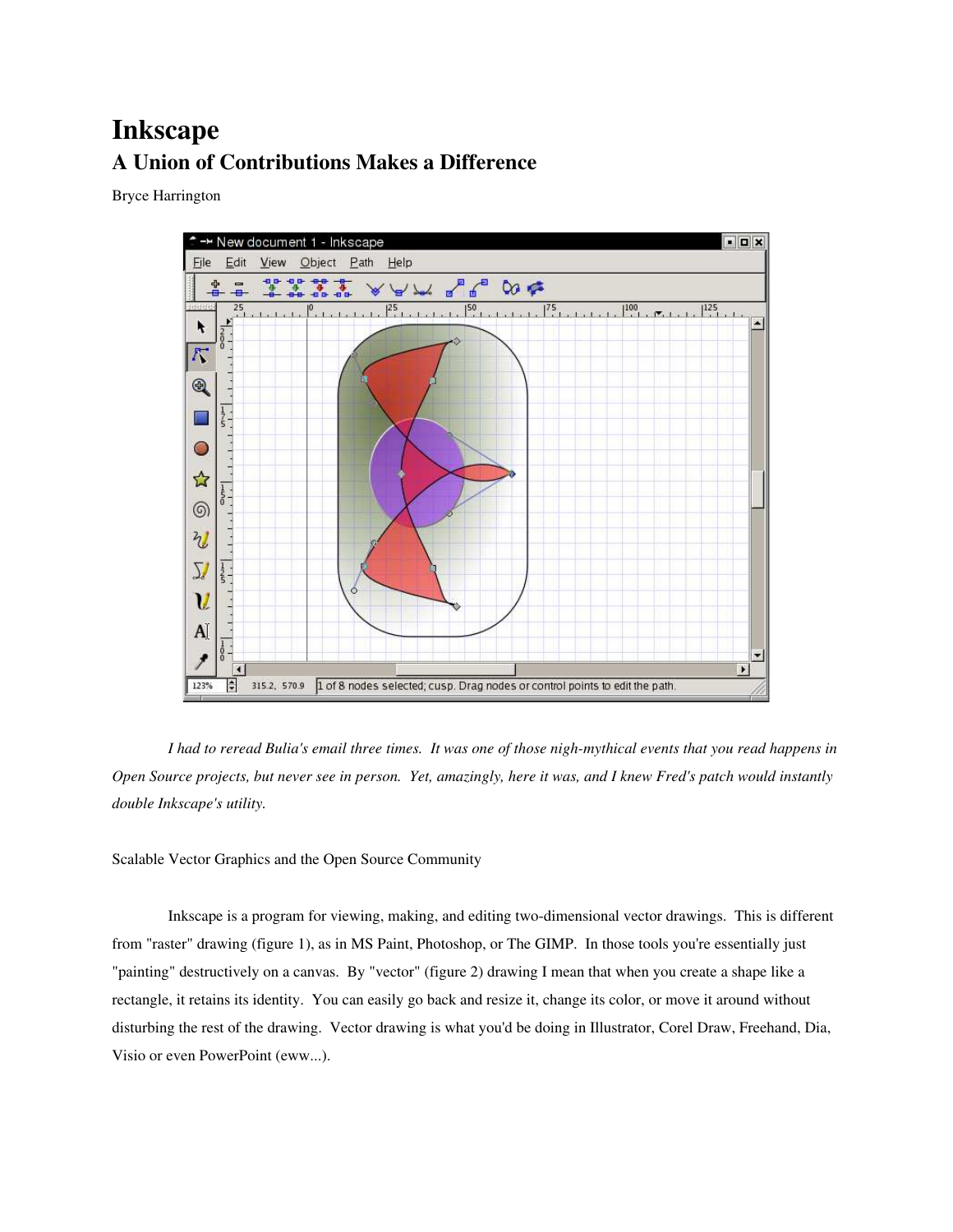

There have been a number of popular Open Source vector graphics tools such as *tgif*, *idraw*, *Sketch*, and *xfig*, but one of Inkscape's distinguishing features is that it stores its drawings in a web-friendly XML format – SVG. SVG, an acronym for "Scalable Vector Graphics", is a W3C standard that is gaining support worldwide, in proprietary and public software alike.

The Open Source community is now adopting the SVG format for everything from desktop icons and company logos to web page animation and artistic Illustration. Inkscape (by way of Lauris Kaplinski's popular *Sodipodi* project) is derived from *Gill*, one of the first Open Source SVG editors, and so follows a long history of serving the SVG needs of the community.

In the five years since Raph Levien began work on Gill, a huge range of features and capabilities had been added to the codebase. Node editing, alpha blended gradients, object alignment, text handling, localization and more had augmented the basic underlying drawing capabilities to make the tool potentially useful for real drawing work. However, there was one glaring omission for which we and scores of users had been seeking a remedy...

## The Contribution of Boolean Operations to Inkscape

I read the email again just to be sure.

"I've been sent a new patch that implements boolean operations... The – license is public domain. It's been uploaded to the patch tracker." – Bulia, November 2003

This was very cool. Boolean operations are a way of taking two shapes and combining them together in various ways to create a single resultant shape. Users of Adobe Illustrator might recognize them in the "Pathfinder". The four basic operations are Union, Difference, Intersection, and Exclusion. It's an absolute requirement for creating any artistically sophisticated drawing, and it's lack had held the tool back.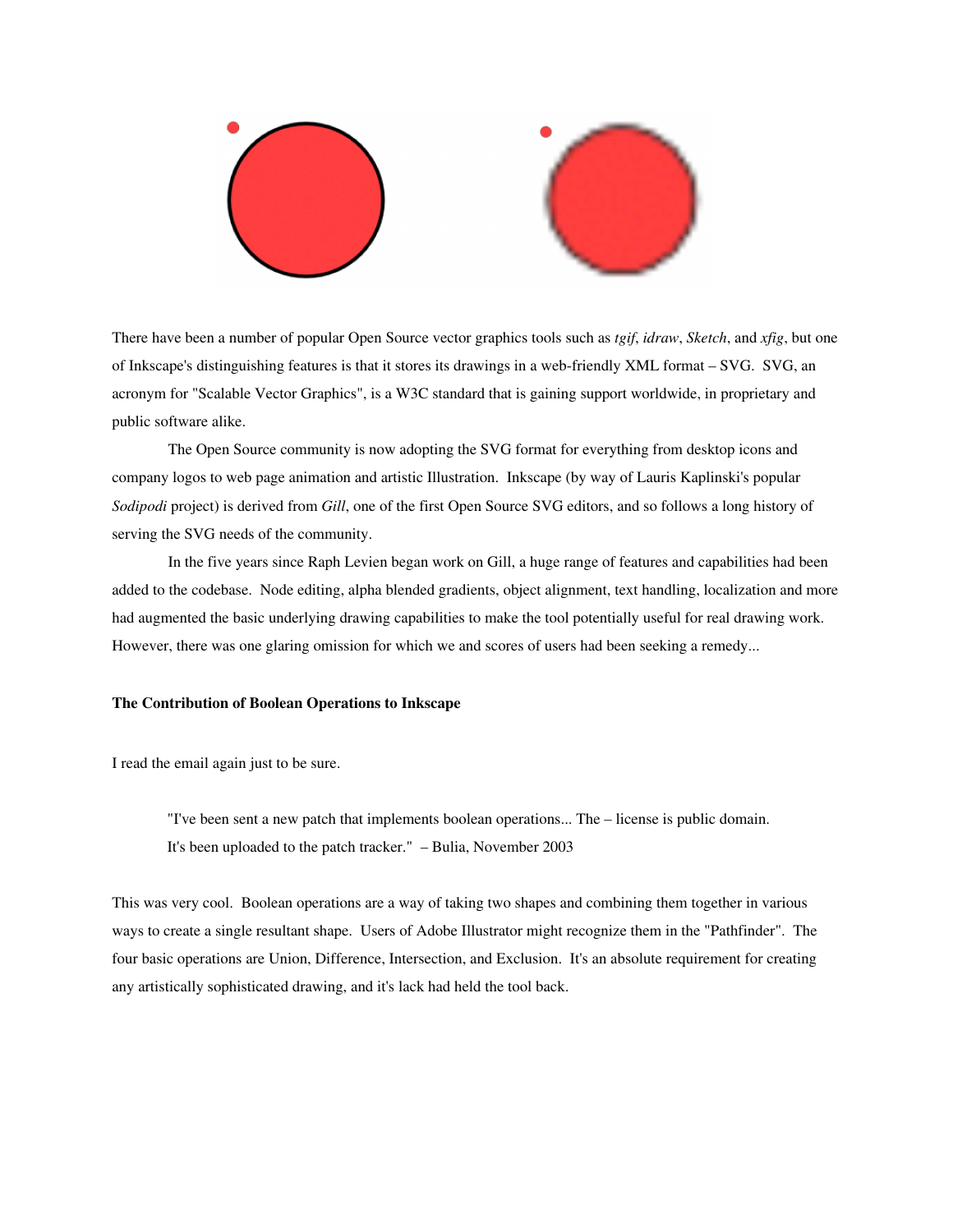

## Once before, someone had contributed a patch to add boolean

operations, but that patch relied on a polygon clipping library provided under an incompatible license. There's little more frustrating than having a solution in hand, only to be hamstrung by legal problems. Even though it was an important feature for us, we regretfully postponed development of it into the distant future on our roadmap and proceeded with other work.

Here in my inbox, unsolicited and totally unexpected, was the answer. We quickly double-checked that the licensing was clean, that

the code was the author's original work, and that it indeed implemented the feature as promised; it passed on all counts. Fred's boolean patch had arrived right as we were releasing Inkscape 0.36, so as soon as that release was out the door we merged his patch and started working with it.

Following our policy to "Patch first, ask questions later", we integrated the new feature as soon as practical, without wasting time arguing about it on a mailing list. We figure that the best way to evaluate an idea is to code it up and see how it works in practice. A working feature now is better than a perfect implementation that still isn't done. Along with that, maintaining a low barrier to entry for new developers is vital; we don't want anyone to give up on contributing out of fear their contributions won't be accepted.

One of the first areas of focus was to add menu items and keyboard shortcuts for the commands it provides. Mentalguy had just recently finished up a massive redesign of the user interface, and so knew the exact place to slip it in. Likewise, Bulia had been hard at work creating a thorough set of key mappings for giving experienced users fast shortcuts for productivity, and found appropriate keys to map the new commands to. Mentalguy's attention to menus, coupled with Bulia's shortcut key work demonstrate the value placed on usability for this tool. Both men are artists at heart, so place great importance on making the tool as useful to real users as they can.

Once the basic functionality and usability of the newly merged booleans code was established, other users started testing the feature in real world situations, and identify and shake out bugs with us.

Meanwhile, the development team turned their own focus deep into the code itself. With Fred's help, they isolated and repaired lingering quirks and bugs. Our more mathematically inclined developers dug into the algorithms in search of ways to relate them to similar functionality elsewhere in Inkscape. By the time we released 0.37, the booleans code was solid.

Even better, Fred stayed on and worked with us to optimize the code's performance and derive new and exciting features on the foundation he built – such as commands for offsetting, division, and simplification of paths.

In many Open Source projects, such a windfall would be rare, but Inkscape has been fortunate to receive many major advancements from the contributions of newcomers. This is evident when one has used the program for a bit and notices that beyond just having all the usual drawing capabilities, there's a huge number of thoughtful-yetmodest behaviors hidden away, that combine to make Inkscape a pleasure to work in. Grid and guideline snapping uses a tunable "gravity" style rather than absolute snapping. Objects can be nudged a pixel at a time, for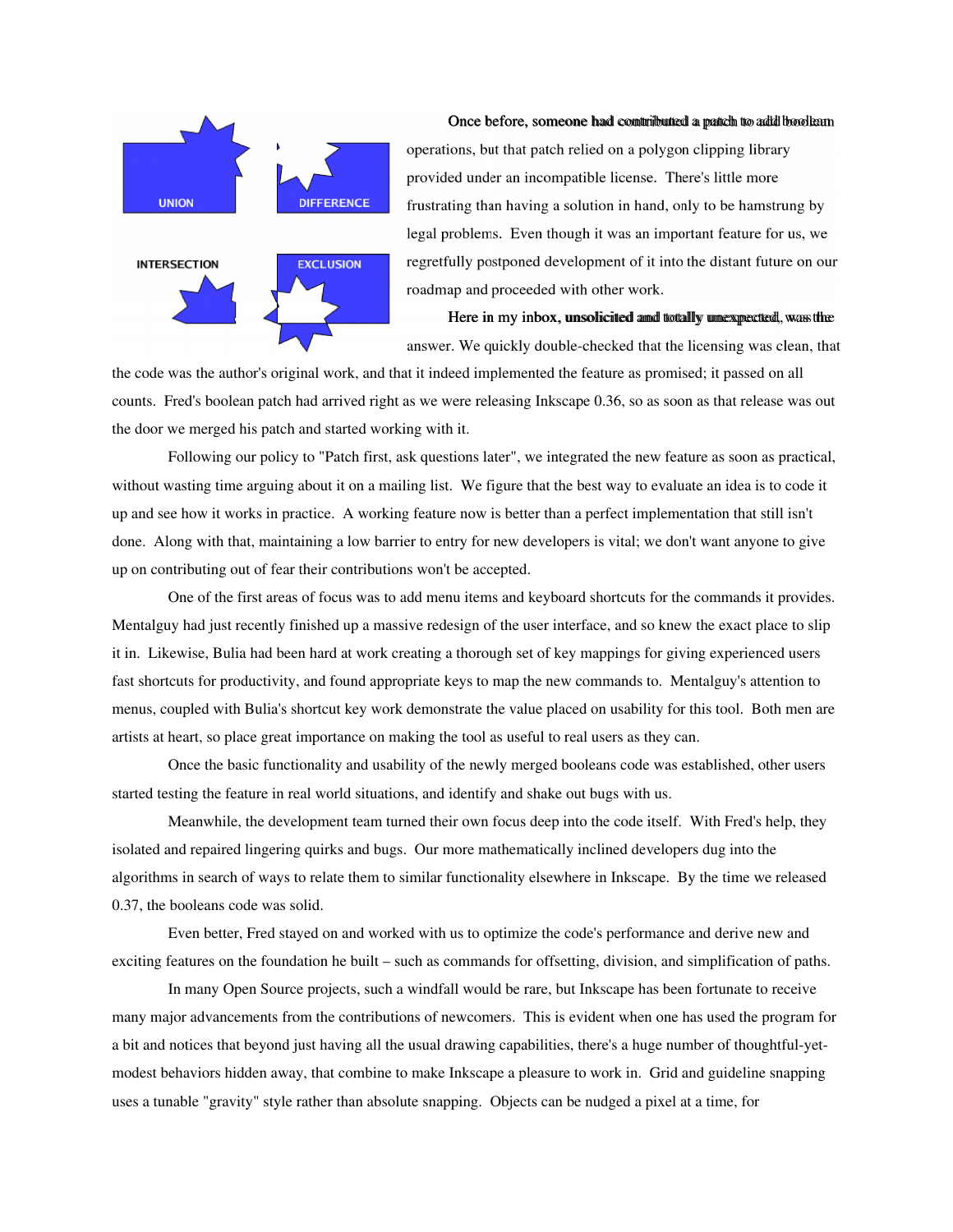when you need to get that shape just right. The zooming and auto-scrolling of the canvas are direct results of feedback from users and their ideas of how things "should" work. There is even an XML editor built in, for those power users who like to see exactly what they're getting; this tool allows direct access to the drawing's underlying DOM model. SVG is XML, and Inkscape is not ashamed of that fact.



## The Future

Work continues strong on Inkscape. A very interesting new feature that will appear in the 0.39 release<sup>1</sup> is *clones*. Basically, you can create a copy of a given object that inherits its properties, so that if you change the original, the clone is also modified accordingly. As an example, consider creating a flower with eight cloned petals rotated around the flower's center; tweaking the original petal causes all the cloned petals to similarly change. This feature actually comes straight from the SVG spec, so is a capability required for SVG compliance, but nobody knows of any other drawing apps that have a drawing operation quite like this.

<sup>1</sup> Inkscape Current Release Notes for Upcoming Version 0.39, http://inkscape.sourceforge.net/cgi-bin/wiki.pl?ReleaseNotes, as of May 23, 2004.